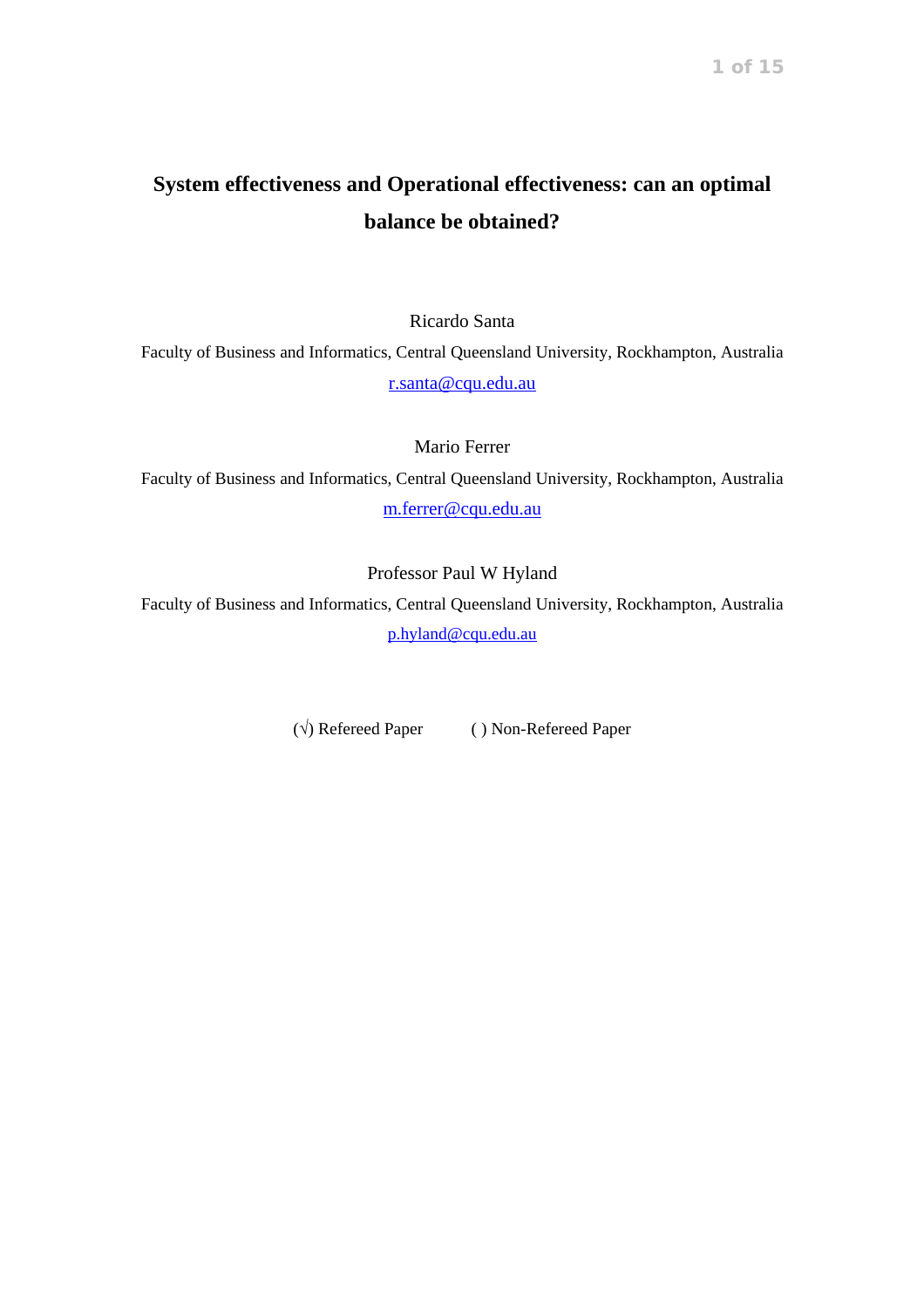# **ABSTRACT**

*Organisations are increasingly investing significant resources, time and money, in complex information systems. In most cases there are important claims made concerning how these expensive systems will produce considerable improvements in the operational performance of the organisations. However there is evidence that shows many of these systems fail to deliver and often fail completely. This paper attempts to provide linkages between system effectiveness and operational performance that will enable managers to better understand the interaction between information systems and operational performance. Drawing on literature on both information systems and operational effectiveness this paper puts forward a model for further empirical investigation.* 

*Keywords***:** *System effectiveness, operational effectiveness, performance measurement*

# **1. INTRODUCTION**

Organisations are increasingly investing significant resources to obtain the benefits of new developments in enterprise information systems. Nevertheless, the implementation of these systems is constantly questioned from an operational perspective and their contributions towards organisation performance enhancement are not yet well understood (2003). Enterprise information systems (EIS) are expected to increase firms' operational effectiveness (e.g., decrease operational costs, increase flexibility and reliability, improve quality). Likewise, there is also an expectation that enterprise systems are able to not only boost profitability (Masini 2003), but also to ensure survivability and enhance competitive advantage. That is, organisations need to clearly identify how their operations can satisfy market (or regulator – in the case of a monopoly) expectations and differentiate themselves through well-defined performance objectives. Gaining a better understanding of the relationship between market and stakeholders expectations and operational performance leads to adopting and implementing EIS with a focus on improving operational effectiveness (Slack, Chambers & Johnston 2004; Staughton & Johnston 2005). The improvement of operational effectiveness may involve the determination of key performance objectives to establish a benchmarked assessment. However, it is here where some organisations seem to be failing as they either do not measure performance or what they do measure will not lead to improvement of operational effectiveness (White 1996; Neely 1999).

Effectiveness also needs to be measured from the system (system effectiveness) perspective. The implementation of EIS by organisations has increased in importance as companies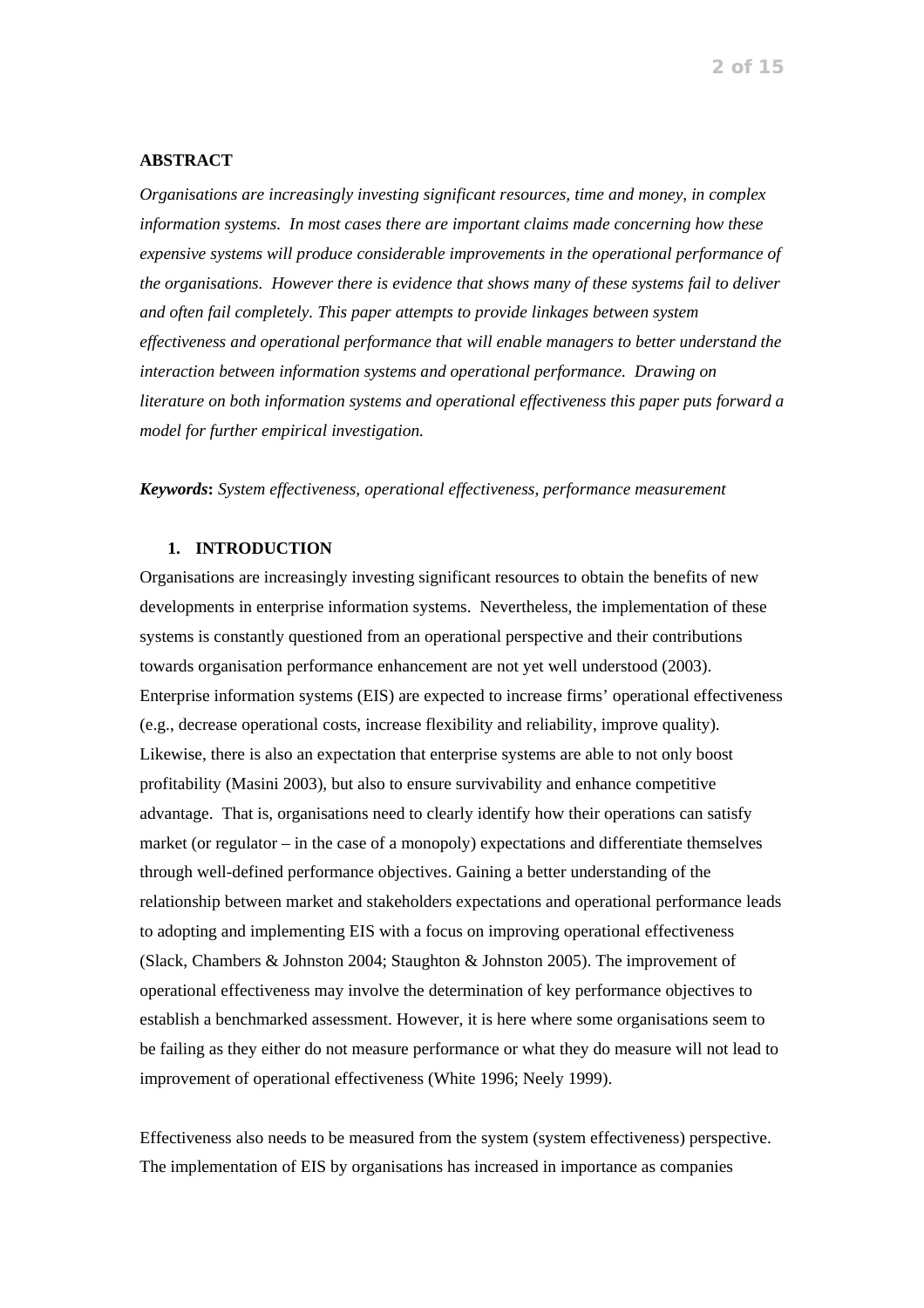become more aggressively competitive or come under heightened regulator scrutiny. In the last two decades the advent of Enterprise Information Systems (EIS) (Turban, Aronson & Liang 2005) or Enterprise Systems (Davenport 1998), has made available technological improvements that are helping companies to automate procedures and support their daily activities and decision making processes. Nevertheless, as a result of growing concerns about EIS effectiveness (Shanks, Seddon & Willcocks 2003), there is a need to evaluate them to demonstrate real benefits to the operational performance inside organisations. Reactive underinvestment in technology is not an appropriate response to competitors adopting technology. Earlier studies found that organisations dedicating resources to information systems expect productivity improvement (Masini 2003). However, adopting systems after identifying and targeting objectives that can drive performance improvement and increase in productivity is not an easy task. Identifying the objectives requires an understanding of the firm's core capabilities as well as its market needs and how the system can enhance these core capabilities and operational effectiveness.

Thus the aim of this paper is to demonstrate that there is a need for a better understanding of the optimal balance between operational effectiveness and system effectiveness that must exist not only after the implementation of a new EIS but at all significant funding points in the cycle of ES. Essentially, we argue that while there has been research on the identification of the dimensions to attain system effectiveness and other researchers have addressed the issue of operational effectiveness by identifying the key measures that will ensure performance is improved, there has been insufficient research that links system effectiveness to operational improvement. So, it is important to explore whether an optimal outcome can be attained if both operational and system performance objectives are taken into account when adopting EIS.

#### **2. LITERATURE REVIEW**

Enterprise information systems such as Enterprise Resource Planning (ERP) systems enable the integration of information available to all departments and functions across an organisation. ERP consists of a number of integrated applications, such as manufacturing, logistics, distribution, accounting, marketing, finance, and human resources (Turban, Aronson & Liang 2005). EIS can be best described as an organisation-wide system that enables people to communicate with each other electronically and access appropriate data through an enterprise. (Turban, Aronson & Liang 2005; Ifinedo 2006). This paper discusses issues primarily related to ERP systems. It is estimated that during recent years organisations worldwide have spent around US\$18.3 billion annually on ERP (Shanks, Seddon & Willcocks 2003). However, despite the difficulties and risks encountered by organisations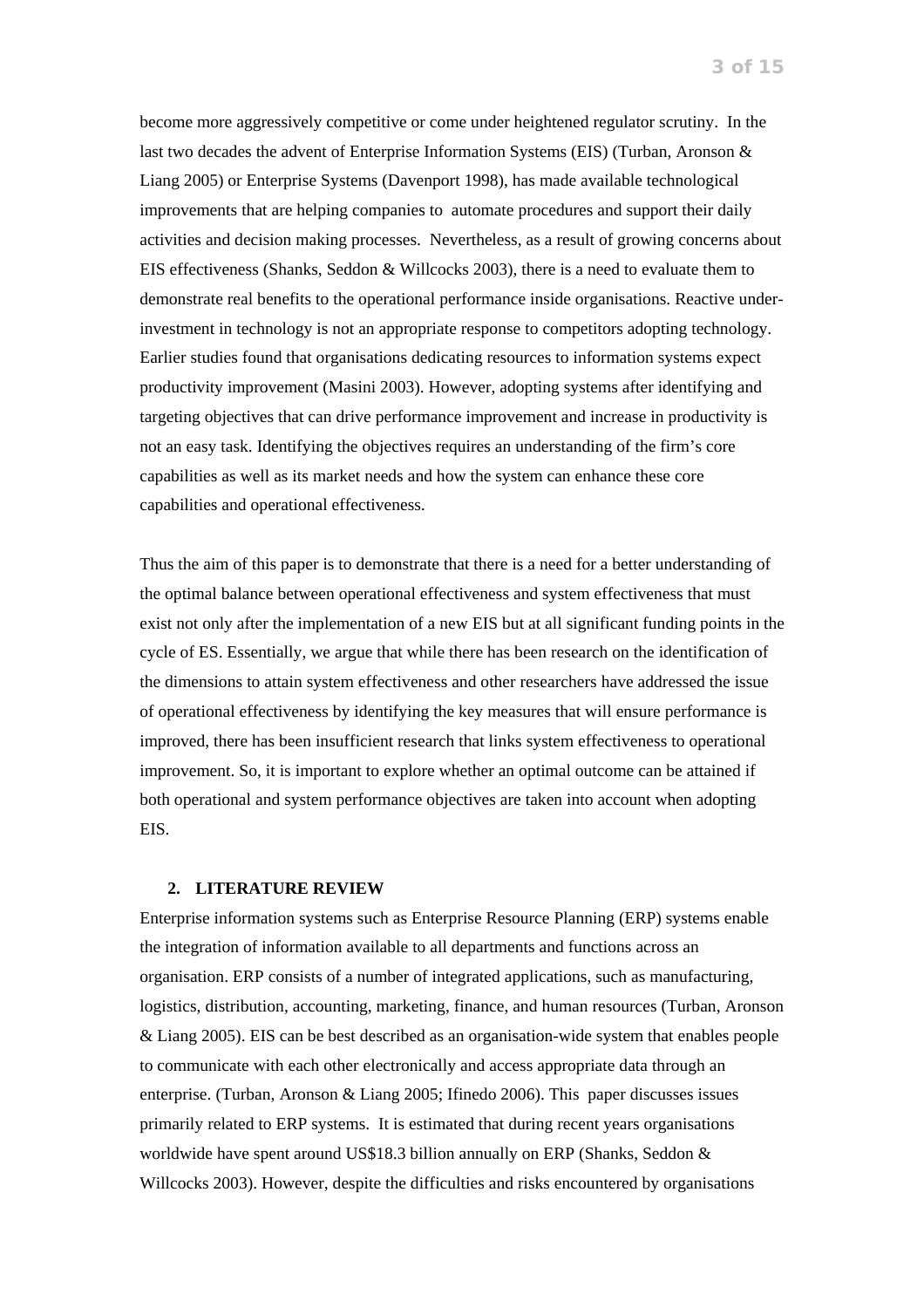when adopting and implementing these systems, ERP adoption continues to grow globally. Moreover, there is a relatively small number of academic research publications within the information systems community on ERP systems compared to the size of the business they generate (Estevez & Pastor 2001).

The implementation of EIS such as ERP systems is problematical because of the generic offthe-shelf nature of most systems (Mabert, Soni & Venkataramanan 2003). In the past, organisations first studied their needs through the four steps of the system development life cycle (SDLC): system planning and selection, system analysis, system design and system implementation and operation. SDLC is defined by Turban, Aronson and Liang (2005) as a systematic process for the effective selection or construction of large information systems. It is claimed that the SDLC process guaranteed that the new system would fit the organisational needs (Valacich, George & Hoffer 2004). Another alternative is to analyse what is needed and then choose the application that would support requirements (Davenport 1998). However, ERP has changed the sequence, as companies have to adapt their business to the characteristics of the ERP application. It is the vendor who defines the requirements of the business as they claim to have analysed similar business characteristics and written a system solution that can be adapted to other businesses just by changing the configuration or some parameters. In essence the company can choose the modules that will fit their needs and then the organisation can configure the module to their particular requirements. (Davenport 1998). This is not always an easy task as it may involve adapting some of the functionalities of the system to the uniqueness of each process. By making these changes companies do not realize that they are impacting other areas or functions of the system that were not designed for that particular process. One example of this is ERP adoption and implementation in service institutions. Because the majority of ERPs were originally designed for use in manufacturing, their operability differs considerably to the requirements of a service institution. The terminology used across the institution has to be changed to fit the ERP requirements, causing considerable uncertainty, and the adoption has been rejected by some users (Von Hellens, Nielsen & Beekhuyzen 2005). Changes in the system can also affect the organisational culture. According to Moss (2000), successful companies empower people to innovate. When organisations are innovative and flexible, it is very likely that staff will attempt to modify the system as they are constantly improving processes in the organisation. This may harm the overall operability of the system, if the system is not flexible enough to effectively incorporate those changes. Hence the innovation and the flexibility of the company is diminished or moderated by the unlikelihood of making continuous changes in the system (Robbins 1997). The paradigm for investment in ERP has changed; businesses used to invest wholly in system effectiveness by designing a unique system for themselves based on their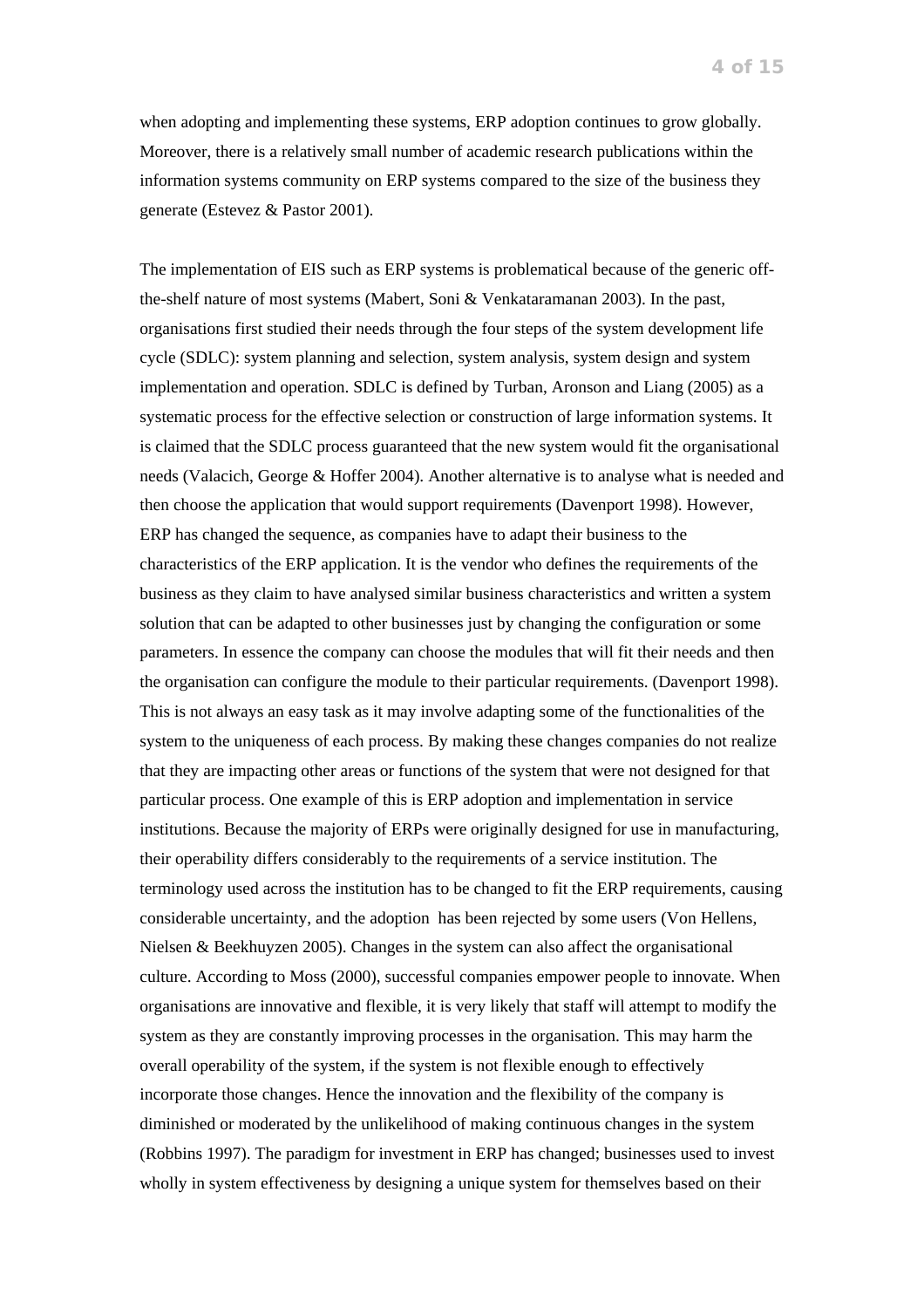own requirements. Now, through the availability of packaged ERP's enterprises must find the balance between redefining their operations (examining operational effectiveness) and changing the packaged ERP (managing system effectiveness) (Swanson 2003).

## *System Effectiveness*

System effectiveness can be described as the extent to which information systems contribute to achieving organisational goals and benefits (DeLone & McLean 1992). Companies deriving the greatest benefits from their systems are those that, from the start, viewed them primarily in strategic and organisational terms. These companies stressed the importance of the enterprise not the system (Davenport 1998). Some case studies reported by Masini (2003) showed the EIS adoption as successful as they brought the expected benefits, but also induced important modifications in the firm's business model. Some of the expected benefits identified by Masini (2003) are: homogenization of information and its timely availability, significant reduction of data entry points with a consequent decrease of potential inconsistencies and errors and better utilization of resources, and some departments inside organisations have also obtained direct benefits after the replacement of the multitude of old legacy systems which had organisational IT integration problems (Mcafee 2002). From an information management perspective, the centralization and the rationalization of the different data management systems has generated unquestionable benefits (Masini 2003). According to Hesseldenz & Morefield (2005) other institutions report new organisational capabilities and a considerable improvement in different operational areas. The new ERP system has also helped the institution enhance its ability to adapt to change, create new knowledge and performance measures, and even identify a new strategic horizon.

Due to the constraints of this paper we will discuss only some of the benefits reported by diverse authors. ERP systems benefits include gains in coordination, communication, and organisational efficiency (Trimi, Lee, Olson & Erickson 2005). The gains in efficiency are primarily obtained through incorporation of industry-wide best practices. ERP systems have also been credited with providing adopters with a real-time computing environment. While in practice, ERP systems have been seen to initially slow down some systems, they seem to provide long-run gains in efficiency. This technology is increasingly replacing discrete, inhouse systems with an integrated, ERP-wide infrastructure that will streamline organisational activities and eliminate duplication of effort and data (El Amrani, Rowe & Geffroy-Maronatt 2006). Despite the claimed benefits, ERP systems have not proven to be all-encompassing panaceas (Trimi, Lee, Olson & Erickson 2005). Although ERP systems can enhance competitive advantages to organisations, the high failure rate in implementing such systems is a major concern (Davenport, 1998). Failure rates for large-scale system development projects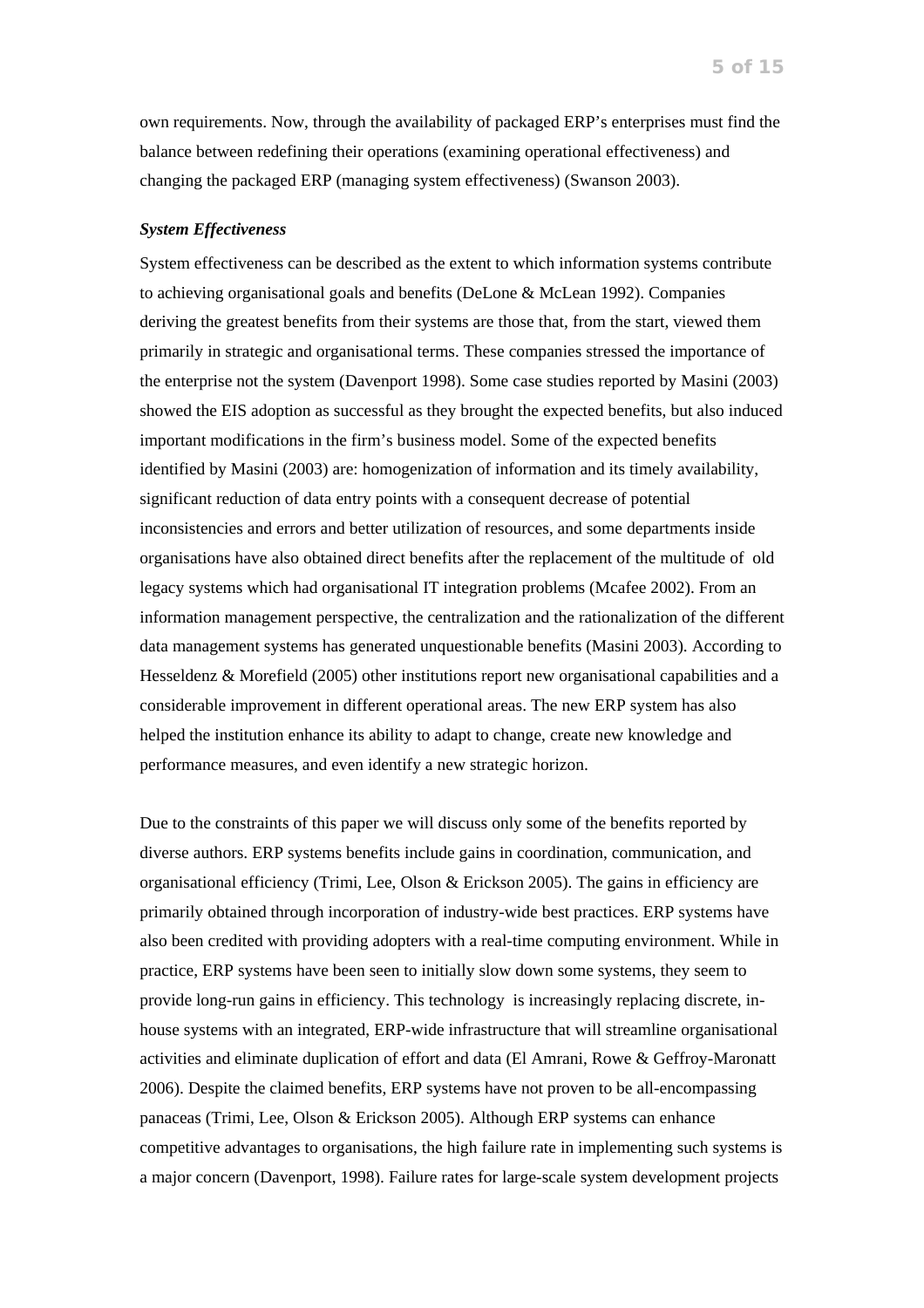are extremely high and many information system projects are failing to achieve their advertised outcomes (Jamieson & Hyland 2004). A project has failed if the solution does not integrate well with the business environment, if there is a lack of consistency between the initial requirements and final solution, or if the project simply does not make business sense (Jamieson & Hyland 2004).

The issue of how to measure success or failure is not easy as the success or failure of a system is subjective and is seen as a matter of interpretation and that interpretation can change over time (Myers 1994). Measuring success of information systems has been a concern for those within the information systems discipline. Although success is complex, and therefore difficult to measure, researchers have made efforts to identify dimensions and measures that facilitate the process of understanding information systems success. On the other hand, due to the multitude of different approaches to the measurement of information systems success, it is unlikely that a single measure of EIS effectiveness can be agreed upon and, therefore there is a need for multiple measures. The DeLone and McLean's (2003) model, which is based on the empirical and theoretical contributions of researchers who have tested or discussed the original model, includes six interrelated dimensions of information systems success: information quality, system quality, service quality, intention to use, user satisfaction and net benefit are dimensions to measure the dependent variable information systems effectiveness. In essence, in the DeLone and McLean (1992) success model, "system quality" measures technical success – the desired characteristics of the system; "information quality" measures semantic success – characteristics of the information and its desired form; and "use and user satisfaction" measures effectiveness success – studies that attempt to analyse and measure the interaction of the information product with its recipients; "individual impact" relates to what influences the information product has on management decisions, and "organisational impact" derives from research that investigated the effect of the information product on organisational performance (DeLone & McLean 2003; Nielsen 2005).

In measuring performance it is important to have a clear understanding of the outcomes derived from the investment of a significant amount of human and economic resources in ERP solutions that cannot always be properly adapted to particular circumstances, and therefore parallel systems need to be run (Jones 2003). Moreover, it is increasingly expected that EIS effectiveness should be measured in terms of the real operational benefits rather than through the achievement of information systems outcomes only. So are EIS helping companies to improve operational effectiveness? Do organisations understand what is meant by operational effectiveness? Do organisations know how to measure and what to measure to improve their operational effectiveness? In attempting to address these questions we need to understand key elements of operational effectiveness and the links between operational effectiveness and system effectiveness.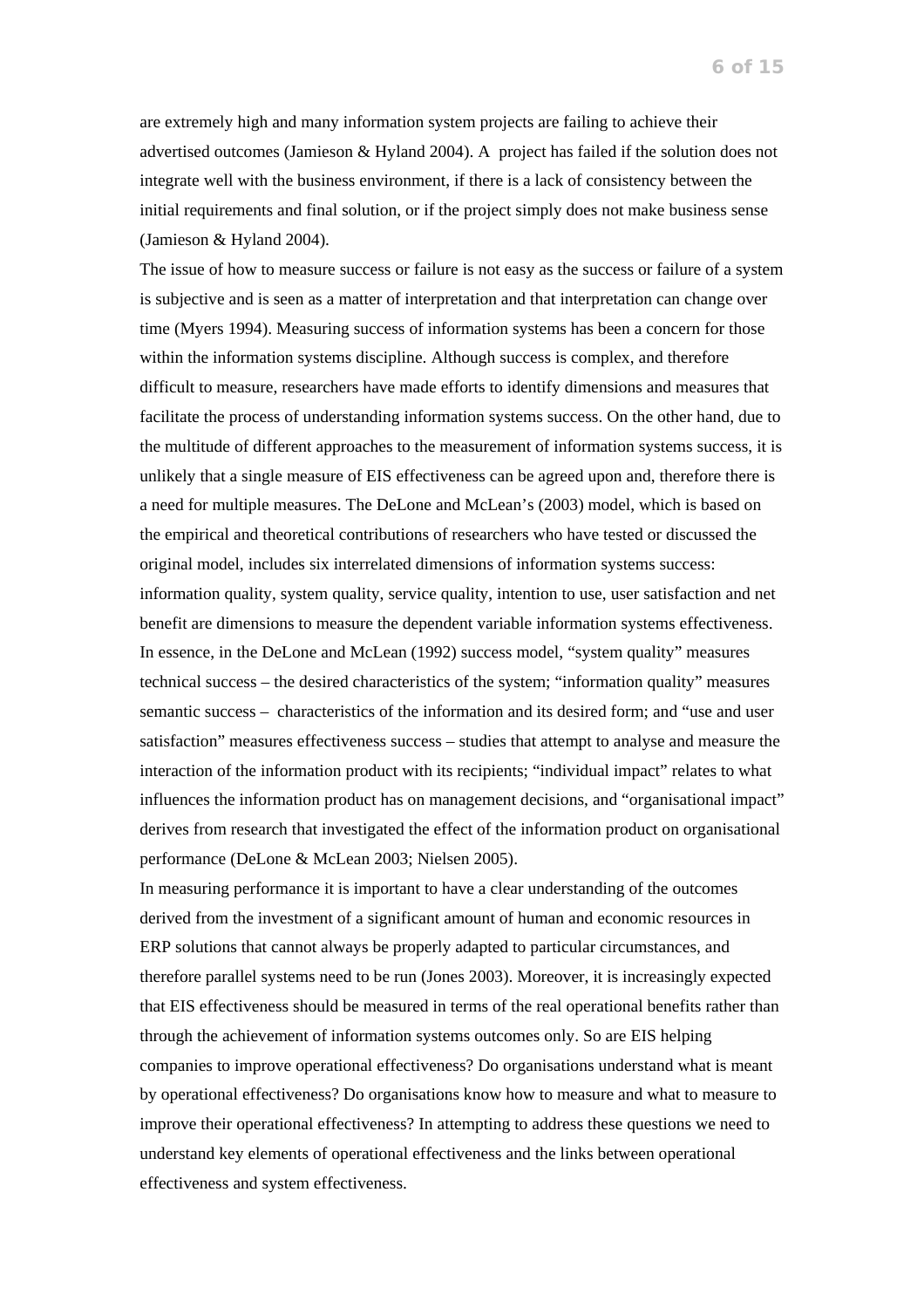### *Operational Effectiveness*

An increasing number of factors are prompting organisations to operate more efficiently and to ensure they have effective operational processes (Hill 2000; Slack, Chambers & Johnston 2004). This involves, for instance, the need to deliver value adding products or services of exceptional quality, on time, at a competitive price. Thus, organisations attempting to meet these objectives need to pay attention to their operational effectiveness as this is a primary driver of business performance (Wheelwright & Bowen 1996).

Operational effectiveness refers to the ability of setting processes, based on core capabilities within the organisations, which work well (Porter 1996). Operational effectiveness involves improving process performance by leading and controlling the processes within the firm as well as measuring and improving the processes. A better use of resources through these core processes enables the organisation to eliminate waste, adapt more appropriate technology and therefore perform better than competitors (Porter 1996). Performance is considered a judgmental assessment of the organisation's performance relative to benchmarks in a certain period. Adequate measuring of performance enables organisations to continuously and systematically seek out opportunities to improve.

Measuring performance might create paralysis by analysis as organisations tend to follow the principle of what gets measured gets done but in the process managers either do not clearly understand what it encompasses or are overloaded with a wealth of costly measures and information that does not lead to improvement of effectiveness and fast response. Measuring performance is described as the "process of quantifying action" (Slack, Chambers & Johnston 2004), which encompasses the selection of what activities to measure and why, performance standards and benchmarks (Hill 2000). Management accounting systems have been traditionally used to measure performance which focuses on data such as profit, return on investment and cash flow. These types of measures merely rely on financial performance and do not reflect the requirements that an organisation must fulfil in today's competitive business environment or operational requirements.

There are three basic questions to be answered when measuring performance: *what will be measured* and *how will it be measured* (White 1996) and *why is it measured* (Neely 1999; Hill 2000). The answer to the question *what will be measured* concerns the scope of interest and firm's competitive priorities (White 1996). Some authors such as Slack, Chambers and Johnston (2004) have suggested different performance measures based on the competitive priorities and their merging and categorisation has resulted in a composite set of widely accepted objectives when seeking competitive advantage. Accordingly, it has been suggested that at a more operational level, performance needs to reflect the extent to which an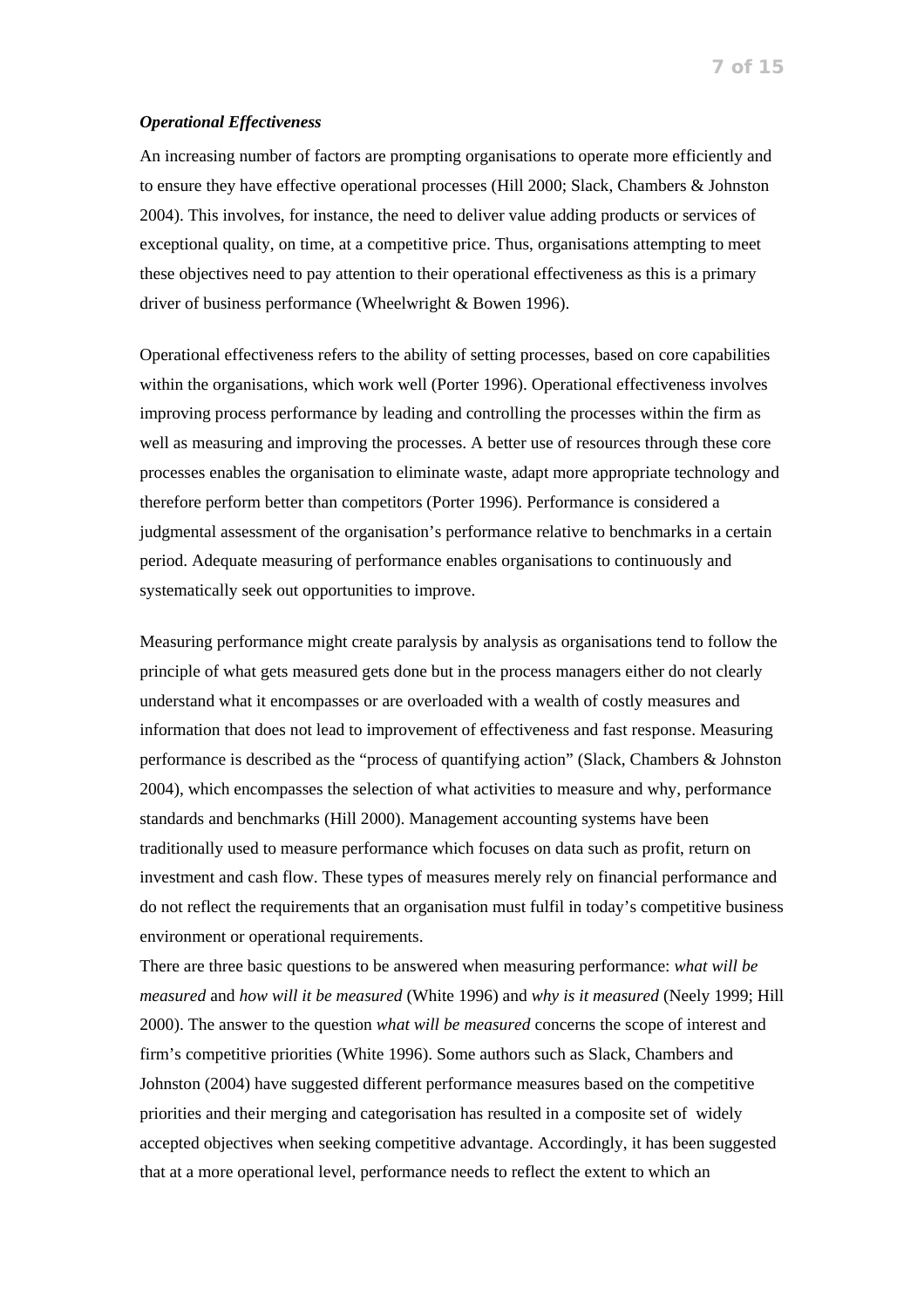organisation is able to differentiate on five specific performance dimensions when satisfying market needs.

The five performance dimensions or objectives an organisation seeks to fulfil to attain operational effectiveness include cost, quality, dependability, flexibility and speed (White 1996; Hill 2000). Creating competitive advantage is not an overnight task, thus excelling on some of the objectives and being competitive on each of the others gives an organisation an edge in the market (Wheelwright  $&$  Bowen 1996). Competing on cost means that a firm seeks the elimination of waste which comes from efficiencies attained in processes such as purchasing, production, and staff performance (Russell & Taylor 1995). An appropriate disaggregation of the cost components impacting on the total cost performance of an organisation gives the opportunity to identify the areas for improvement (Slack, Chambers  $\&$ Johnston 2004). Furthermore, competing on quality provides an opportunity to bridge the gap of what organisations are capable of offering and what customers demand. That is, viewing quality as a consistent provision of products and services that satisfy customers rather than only minimizing defects and conforming specifications without any clear market orientated continuous improvement (Russell & Taylor 1995). The third operational performance objective concerns being flexible which includes an organisation's ability and the extent to adjust (what it does, how it does and when it does) to changes to respond to customers (Slack 1991). Additionally, competing on speed prompts organisations to be able to shorten the time between the service or product requesting and service or product reception and deliver a product or service with the frequency and at the time that the customer requests (Hill 2000). Finally, reliability suggests that firms' processes consistently perform as expected over time. That is, customers being satisfied by organisations that produce goods that do not fail over a period of time or with services that are delivered as has been agreed (Corbett 1992).

Once an organisation has identified what needs to be measured, it needs to answer the second question *How will it be measured*? This concerns the incorporation of some steps that look at different stakeholders of the organisation as sources for improving performance. This will increase the company's competitiveness. The first component relates to the need for measuring performance from data available at the interior of the firm as well as from more valuable and richer data outside the organisation including customers, suppliers, and competitors (Keegan, Eiler & Jones 1989; Cross & Lynch 1992). For instance, flexibility can be measured internally by the ability to change the procedures required for a service, and it can also be measured externally through such measures as the ability to offer more customised services. Type of data is the second step of *how performance will be measured* and it focuses on whether the data to be collected will be based on opinions and perceptions,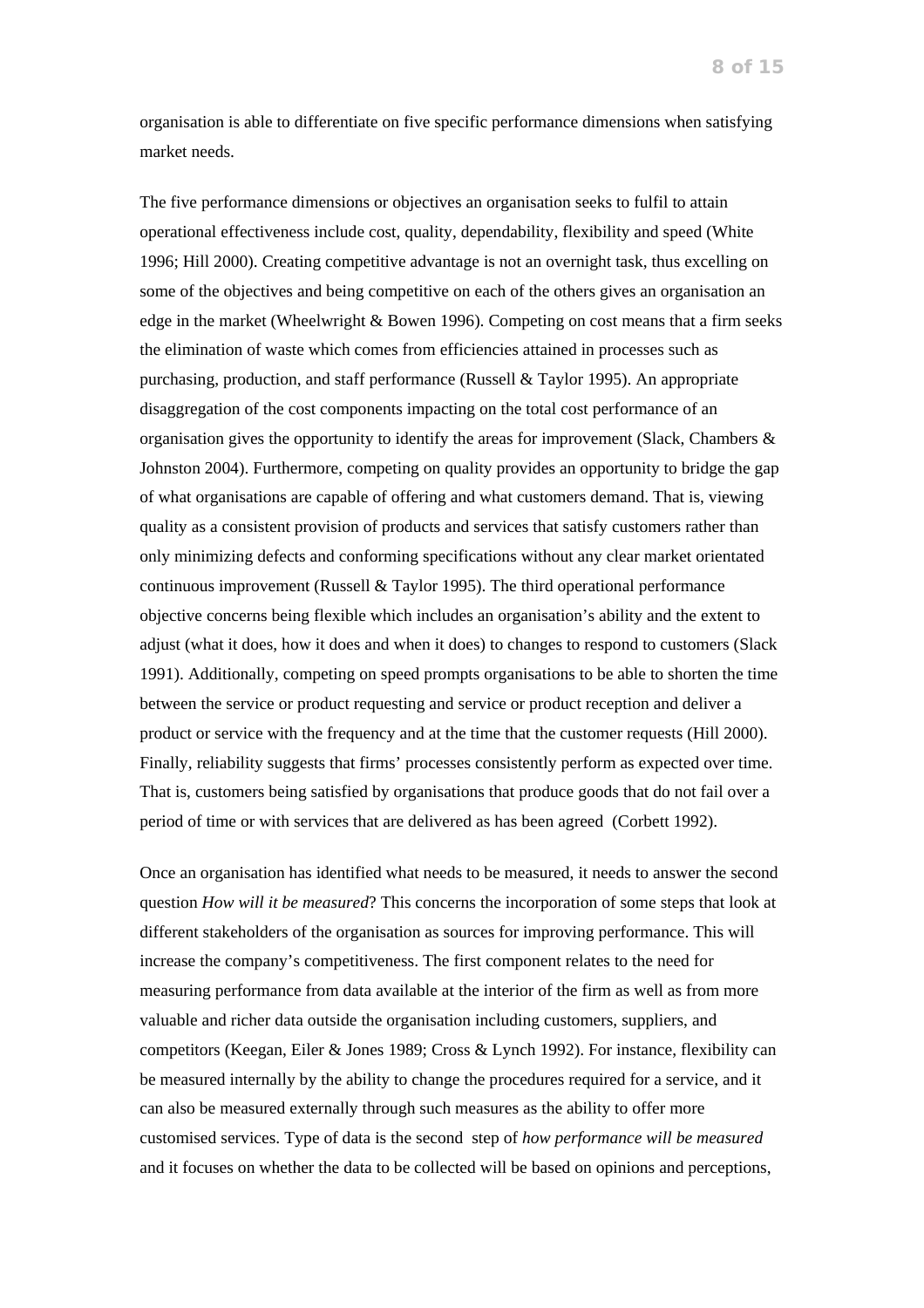usually external to the company, or based on observable facts, most likely more objective and from inside the organisation (White 1996). Source and type of data is followed by the establishment of benchmarks, that is, comparing with the competitors or comparing with other areas within the organisation. Benchmarking provides a systematic way of setting targets for improvements based on best practices (Hill 2000). The final step suggested by White (1996) encompasses measuring both process inputs and process outcomes.

The *why measure* performance question has been addressed by researchers in the field of business performance such as Eccles (1991), Kaplan and Norton (1992), Neely (1999), and Bourne, Mills, Wilcox, Neely & Platts (2000). Some of the reasons for measuring performance encompasses the improvement of productivity (Tangen 2004), identifying where problems exist and where improvements are necessary as well as showing if planned improvements actually happened (Parker 2000), addressing the issues of where the company wants to go, how to get there and knowing that it got there (Lebas 1995), and encouraging long-term thinking perspective, supports, and enhancing improvements as well as better resources allocation. Other research suggests that due to factors impacting on organisations during the last decade such as the increasing changes in the business environment, increasing competition, changing organisational roles and changing external demands have been prompting organisations' need to have a more holistic and proactive (Neely 1999) approach of performance measurement. This holistic approach involves the setting of performance measures by considering not only the shareholders and customers needs, which to a great extent is included in Kaplan and Zairi's (1992) balance score card framework, but also by taking into consideration some other stakeholders.

The need to survive, improving performance and attaining competitive advantage based on the firm's stakeholders needs and wants are urging organisations to identify what to measure, why to measure and how to measure their performance at every level including the operational. In addition, it has been argued throughout this research that it is equally important to measure the effectiveness of systems as organisations invest a considerable amount of money in EIS implementation arguing that this deployment of financial resources leads to the reduction of operational costs. This argument seems contradictory as the money invested, in many cases, exceeds the initial budget, and the adopted solutions are increasingly failing to meet organisations' performance objectives. Consequently, a model is put forward in the next section to explain that decisions regarding the implementation of EIS could have either negative or positive outcomes from both the systems and operational view depending on how lopsided the decision is.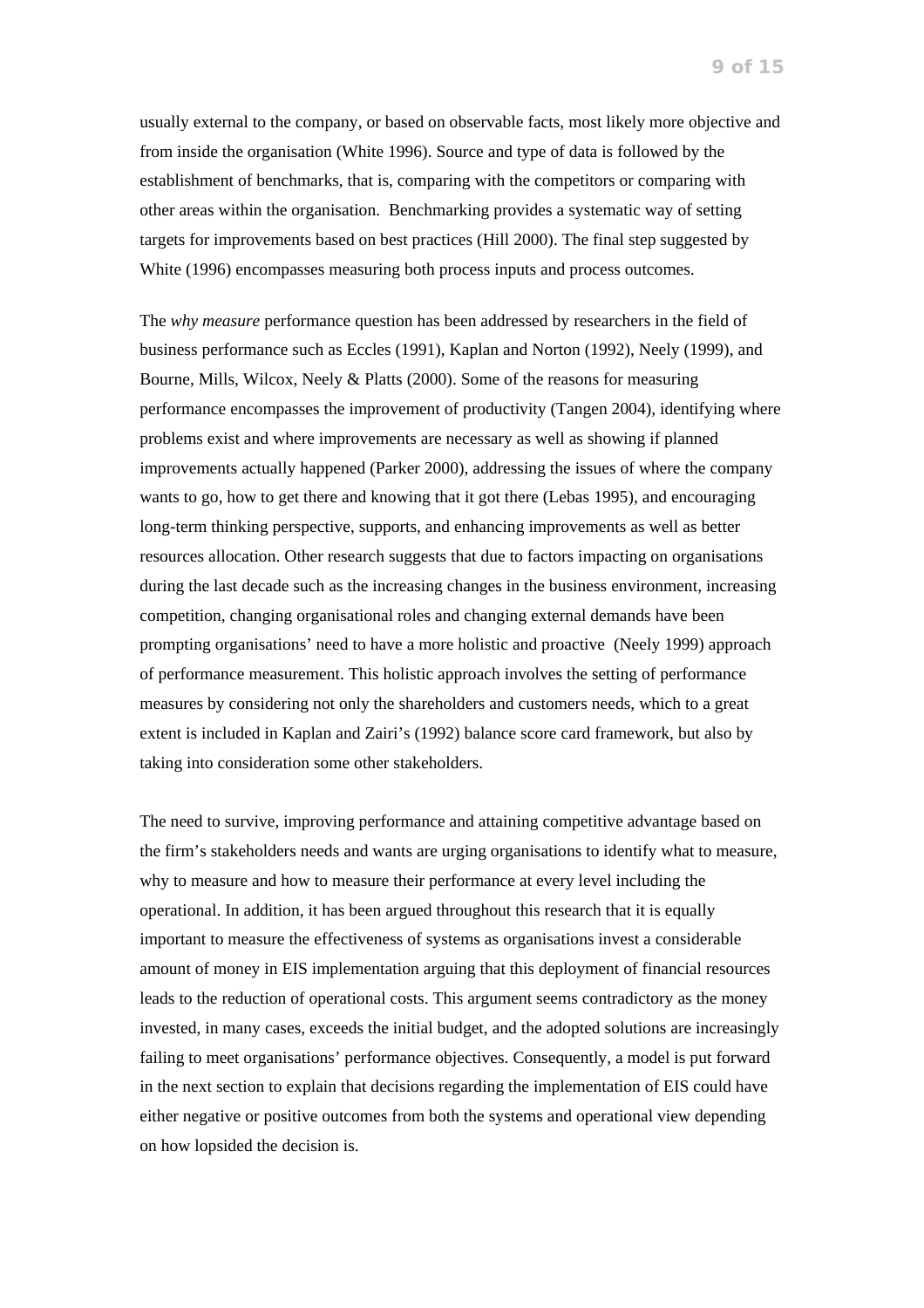#### **3. CONCEPTUAL MODEL**

In view of the review of the existing literature and discussion, the conceptual model (see Figure 1) is put forward. The model suggests that lopsided decisions could influence either negatively or positively both operational and system effectiveness. That is, if enterprise information systems decisions are merely driven by the attainment of positive systems outcomes, the operational effectiveness cannot be improved as the performance objectives are not likely to be met. For instance, an organisation might want to increase the data transfer speed of its system as the result of a request of users who constantly complain about the slowness of their transaction. If the company decides to upgrade the bandwidth of its network and the impact of the investment is not well assessed, the company could end up making a decision that does not meet one of the operational performance objectives, i.e. cost.





**Source:** Developed for the purpose of this study.

On the other hand, if enterprise information systems decisions are just driven by the achievement of operational outcomes and do not take into consideration the system requirements, the system will fail due to the lack of, for instance, systems capacity. One should ask what would happen if a company stresses the importance of operational outcomes rather than the information systems outcomes? The expected results would be more positive operational benefits but more negative information systems outcomes. In the short term this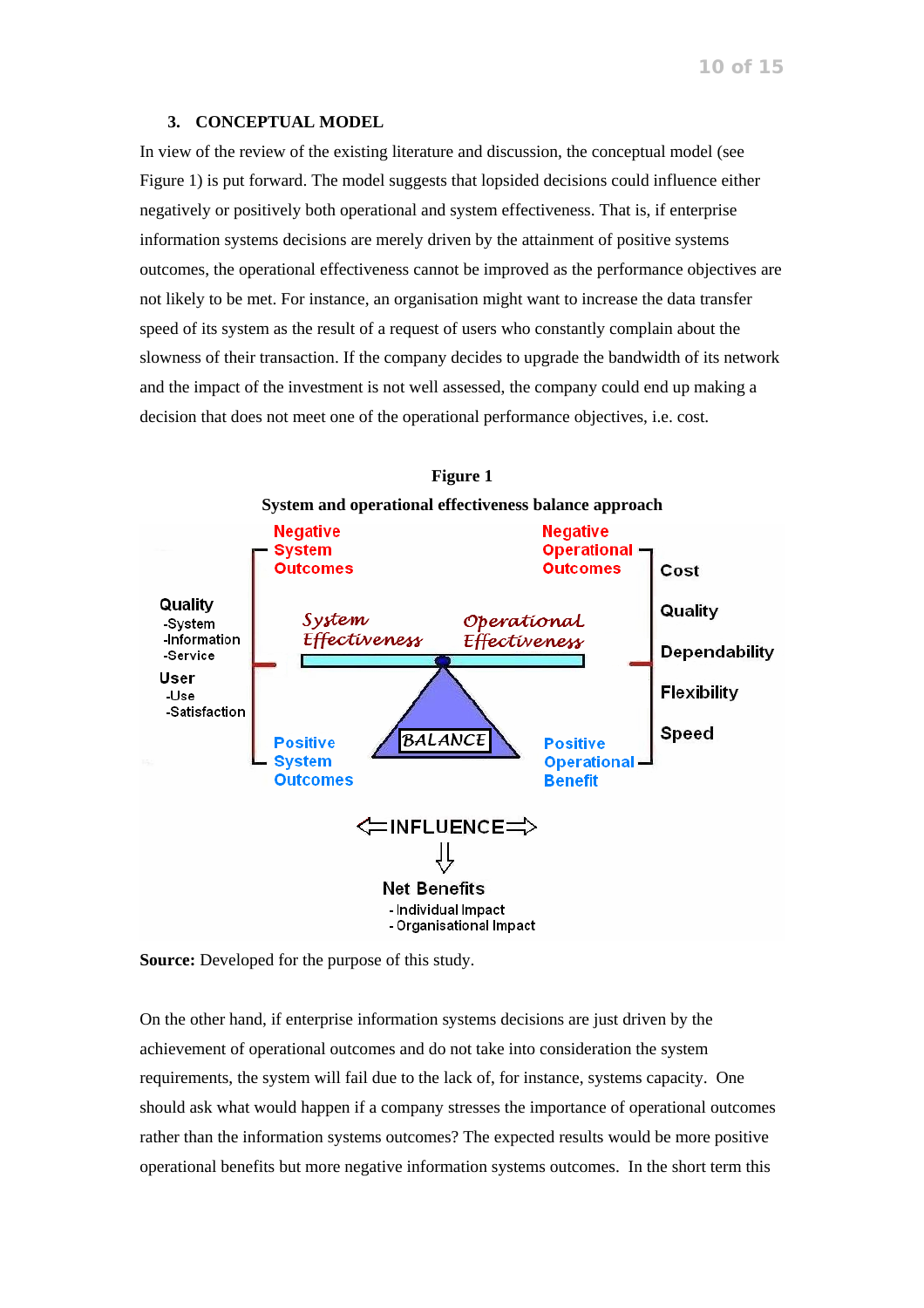may lead to high operational benefits, however the low system benefits will ultimately produce an overall low net benefit.

The proposed model (Figure 1) also shows the ideal situation (optimal outcomes) when deciding on the adoption of enterprise information systems. In this case the company would make decisions based on technical criteria but the solution is integrated with the business environment; the initial requirements are consistent with the final solution enhancing competitive advantage and operational effectiveness. Additionally, the model proposes that the decision to embrace enterprise systems requires an optimal balance approach and better understanding of the net benefits to be pursued based on the measures of operational and system effectiveness.

It is expected that the model would be useful for discussions on the assessment of operational performance both before and after the introduction of a new technology (ES) as there could be a small body of performance change resulting from ES adoption. Some of the gains in operational effectiveness, such as greater order fulfilment response time, increase in sales due to the availability or dependability of the system, flexibility in customised services, less material waste, better inventory control, and so on, might not be significant when seen as a whole (net benefits) with the outcomes of the system effectiveness. These net benefits also include the influence of the enterprise system on the quality of the information, which could not be measured without seeing the quality of the system as a technical component, and the support offered by the vendor of the enterprise system. Furthermore, a net benefit encompasses the influence of the new solution on the overall users across the organisation and their perception of the system and the intention of use of the application (DeLone and McLean 2003; Masini 2003; Mcafee, 2002; Slack, 1991).

#### **4. IMPLICATIONS AND CONCLUSIONS**

Organisations that deploy resources in new enterprise information systems may find they have wasted money if there is a lack of solid understanding of what type of improvement they pursue and how to measure it. A firm investing, for instance, significant resources to manage and measure the effectiveness of category management can easily face challenges with unsatisfied suppliers if its distribution systems cannot cope with the variation in sales volume that accompany the point of sale promotions. Conversely, organisations could spend considerable resources on setting metrics and performance measurement systems that assess their performance, without a clear stakeholder satisfaction in mind, and never find the enterprise system that ensures that the organisation operational performance improves incrementally. It is therefore important to evaluate whether the adoption of enterprise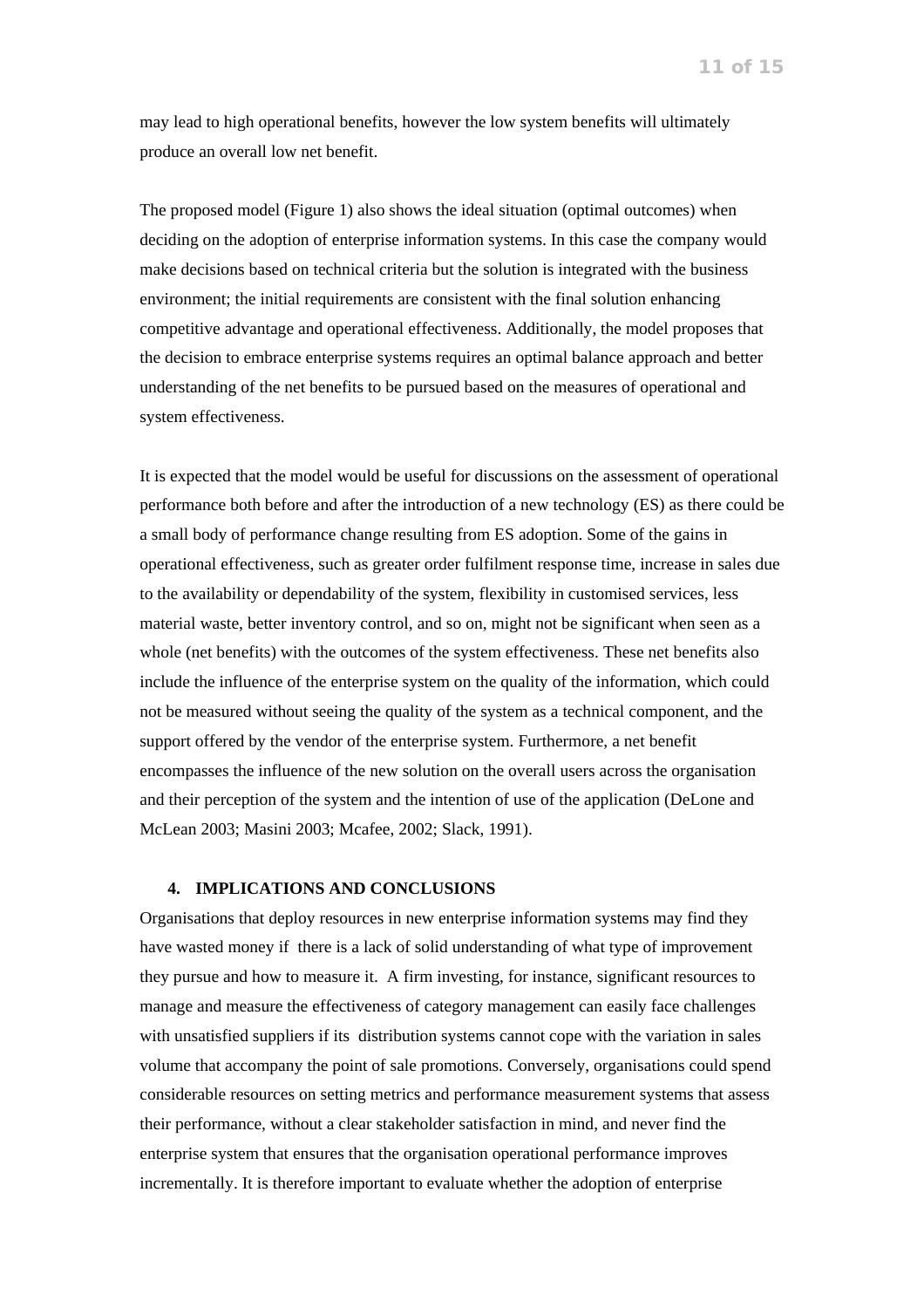information systems leads to improvements in operational effectiveness. If this is the case, it is relevant to identify dimensions of the enterprise information system, operational performance objectives that are associated with the successful adoption. The identification of the right success objectives requires an understanding, firstly, of the key objectives that drive the operational performance of organisations and the industries they participate in, and secondly, of the way the enterprise information systems would influence those key objectives. Accordingly, comprehensive empirical research is needed to investigate the influences, if any, between the system and operational effectiveness under a balance approach which could help organisations determine whether they have obtained the expected benefits from the enterprise information system decision. Current conceptual models are not effective in addressing these issues. This research aims to develop a model to identify the key performance objectives that would assist in an understanding of what is an optimal approach so survivability and competitive advantages will be enhanced through the correct balance described in the research. An interrelation must be explored considering the dimensions of system effectiveness mixed with the measurements of operational effectiveness as organisations need to clearly understand their core operational capabilities and how these fit into the corporate strategic plan before any ES related decision or adoption is taken into consideration.

The model presented in this research is used in the context of a new system implementation, but it could also be used to assess the decision to modify any enterprise information system. However the discussion of this topic would require further and more comprehensive research beyond the scope of this investigation.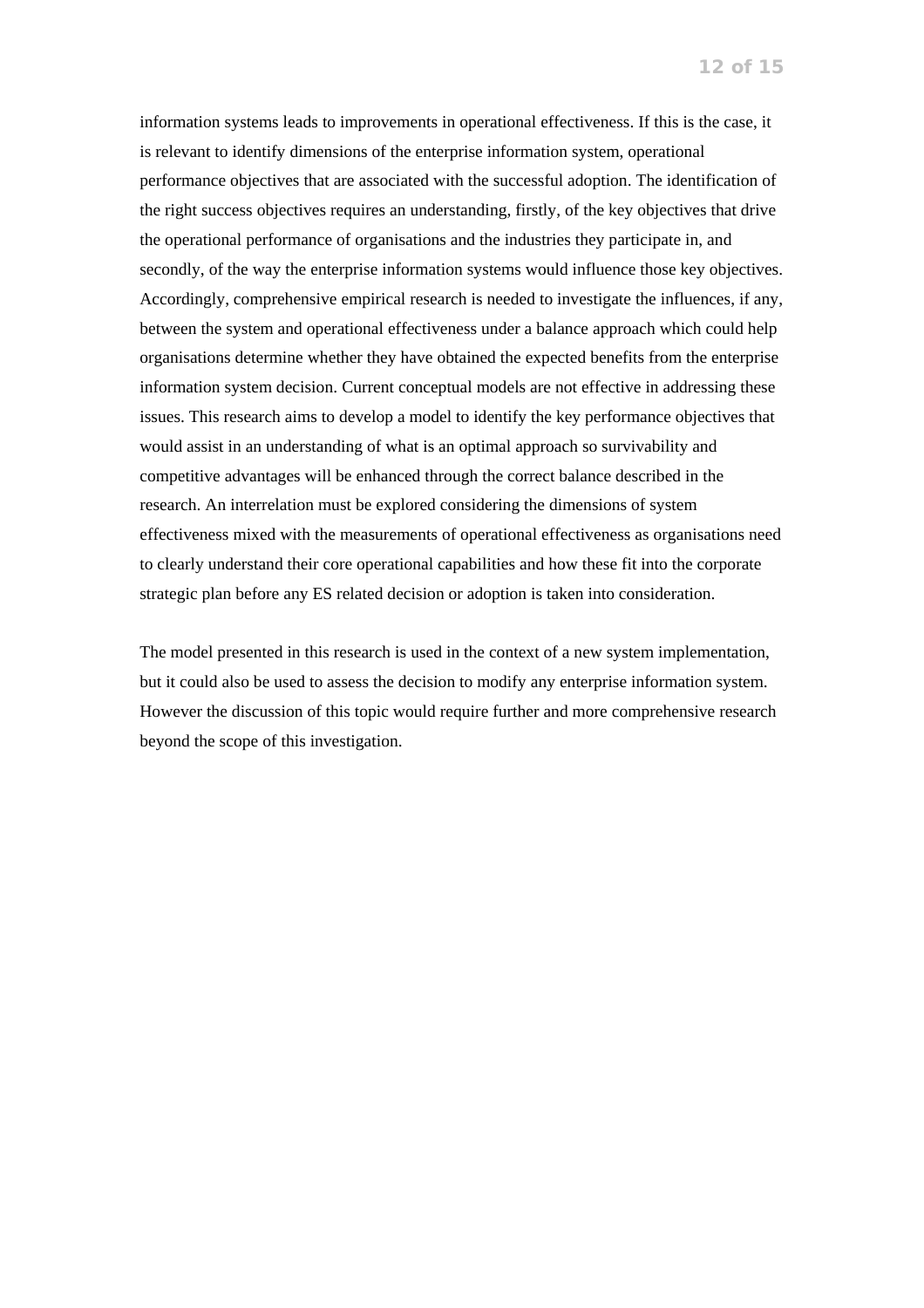# **REFERENCES**

- Bourne, M, Mills, J, Wilcox, M, Neely, A & Platts, K 2000, 'Designing, implementing and updating performance measurement systems', *International Journal of Operations & Production Management*, vol. 20, no. 7, p. 754.
- Corbett, LM 1992, 'Delivery windows a new view on improving manufacturing flexibility and on-time delivery performance', *Production and Inventory Management Journal*, vol. 33, no. 3, pp. 74-79.
- Cross, KF & Lynch, RL 1992, 'For goos measure', *CMA magazine*, vol. April, pp. 20- 23.
- Davenport, T 1998, 'Putting the enterprise into the enterprise system', *Harvard Business Review*, vol. 76, no. 4, pp. 121-131.
- DeLone, W & McLean, E 1992, 'Information systems success: The quest for the dependent variable', *Information Systems Research*, vol. 3, no. 1, pp. 60-95.
- ---- 2003, 'The Delone and McLean Model of Information System Success: A Ten-Year Update', *Journal of Management Information Systems*, vol. 19, no. 4, pp. 9-30.
- Eccles, RG 1991, 'The performance manifesto', *Harvard Business Review*, vol. 69, no. 1, pp. 131-137.
- El Amrani, R, Rowe, F & Geffroy-Maronatt, B 2006, 'The effects of enterprise resource planning implementation strategy on cross-functionality', *Info Systems Journal*, vol. 16, pp. 79-104.
- Estevez, L & Pastor, J 2001, 'Enterprise Resource Planning Systems Research: An Annoted Biography', *Communications for the Associations for Information Systems*.
- Hesseldenz, J & Morefield, L 2005, 'ERP and New Organizatinal Capabilities: The example of the Kentucky Community and Technical College System', in *Qualitative CAse Studies on Implementation of Enterprise Wide Systems*, Idea Group Inc., pp. 57-70.
- Hill, T 2000, 'Strategic Context and Managerial Analysis', *Operations Management*.
- Ifinedo, P 2006, 'Extending the Gable et al. Enterprise System Success Measurement Model: A preliminary study', *Journal of Information Technology Management*, vol. XVII, no. 1, pp. 14-33.
- Jamieson, K & Hyland, P 2004, 'IS failure: Just too much information?' paper presented to 8th World Multi-Conference on Systemics, Cybernetics and Informatics, Orlando, U.S.A.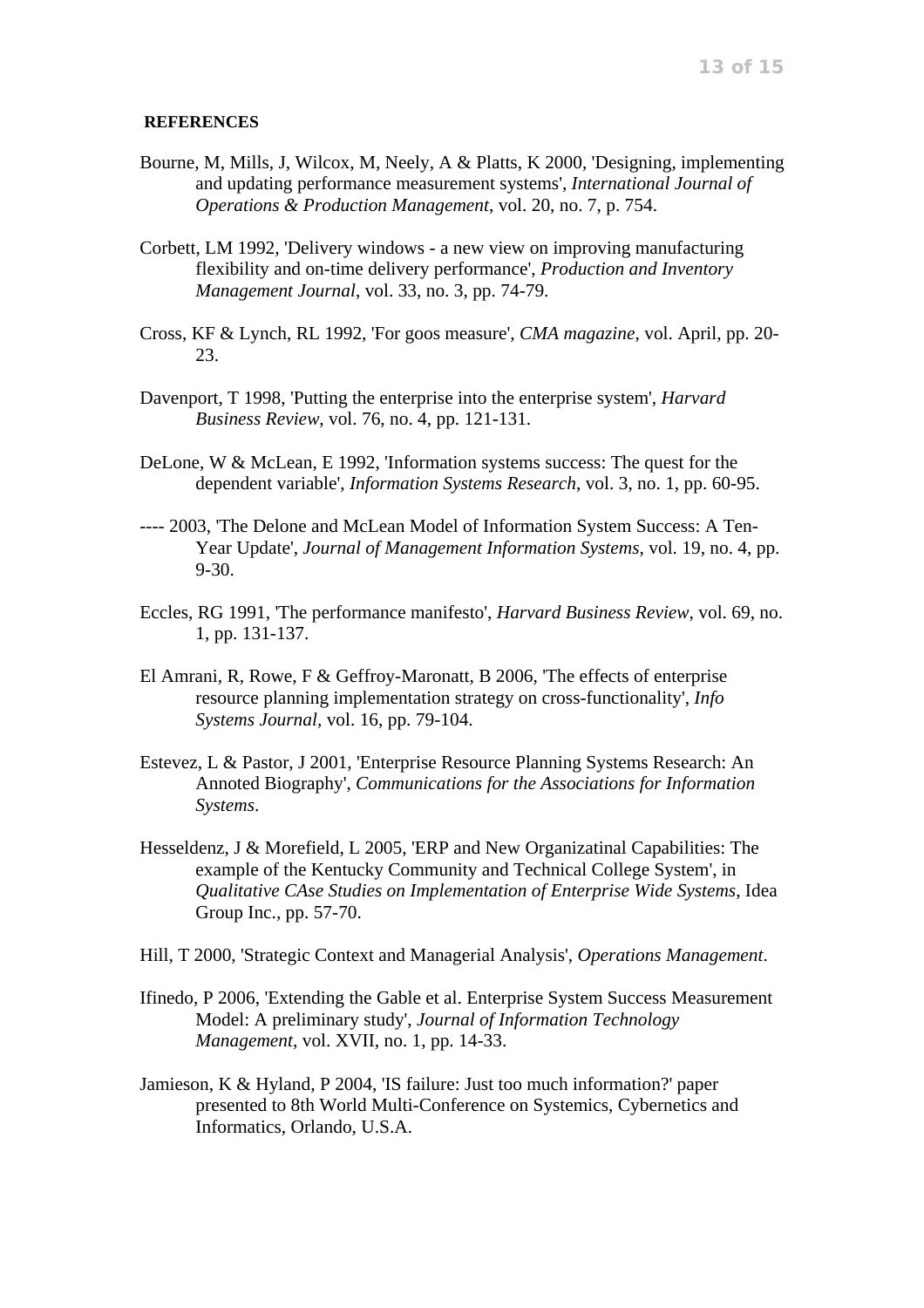- Jones, D 2003, *How to live with ERP systems and thrive*, viewed 03-03-2007 2007, from http://cq-pan.cqu.edu.au/david-jones/Publications/Papers\_and-Books/ERP\_Live.
- Kaplan, RS & Norton, DP 1992, 'The balanced scorecard measures that drive performance', *Harvard Business Review*, vol. Jan-Feb, no. 71-79.
- Keegan, DP, Eiler, RS & Jones, CR 1989, 'Are your performance measures obsolete', *management Accounting*, vol. June, pp. 45-50.
- Lebas, MJ 1995, 'Performance measurement and performance management', *International Journal of Production Economics*, vol. 41, pp. 23-35.
- Mabert, VA, Soni, A & Venkataramanan, MA 2003, 'Enterprise Resource Planning. Managing the Implementation Process', *European Journal of Operation Researc*, vol. 146, pp. 302-314.
- Masini, A 2003, 'The ERP Paradox: An Empirical Investigation of the Impact of Enterprise Systems on Operational Effectiveness', Phd in Management thesis, Institut Europeen d'Administration des Affaires (France).
- Mcafee, A 2002, 'The impact of Enterprise Information Technology adoption on operational performance: An empirical Investigation', *Production and Operations Management*, vol. 11, no. 1, pp. 33-53.
- Moss, R 2000, 'A Culture of Innovation', *Executive Excelence*, vol. 17, no. 8, pp. 10- 11.
- Myers, M 1994, 'A disaster for everyone to see: An interpretive analysis of a failed IS project', *Accounting, Management and Information Technology*, vol. 4, no. 4, pp. 185-201.
- Neely, A 1999, 'The performance measurement revolution: why now and what next?' *International Journal of Operations & Production Management*, vol. 19, no. 2.
- Nielsen, J 2005, 'Critical Succcess Factors for Implementing ERP System', in *Qualitative Case Studies on Implementation of Enterprise Wide Systems*, Idea Group Inc., pp. 211-231.
- Parker, C 2000, 'Performance measurement', *Work Study*, vol. 49, no. 2, pp. 63-66.
- Porter, M 1996, 'What is Strategy?' *Harvard Business Review*.
- Robbins, S 1997, *Essentials of Organisational Behavior* Sandiego State University Upper saddle River.
- Russell, RS & Taylor, BW 1995, *Production and Opertaion Management: Focusing on Quality and Competitiveness*, Prentice hal.